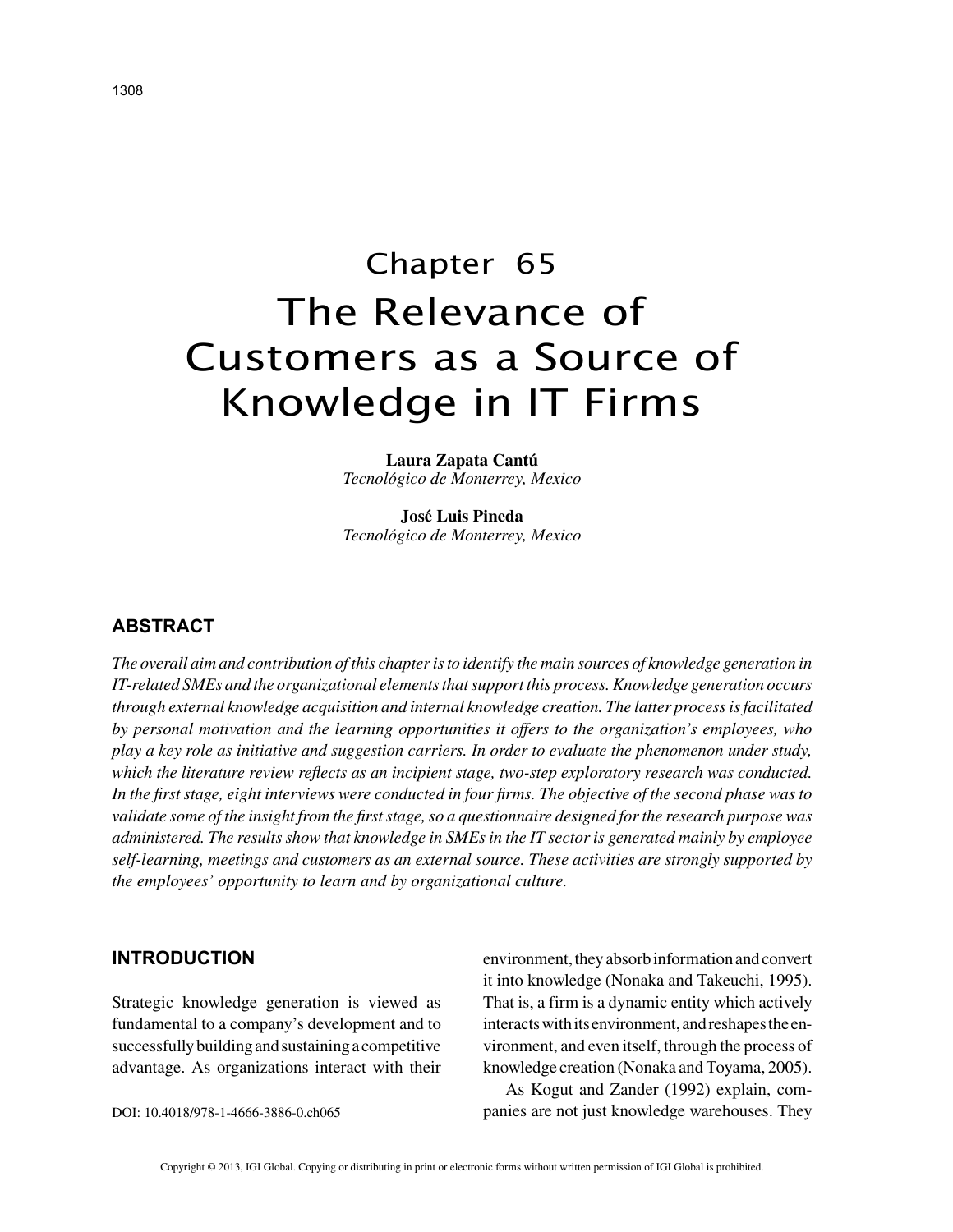also have the capacity to learn and acquire new knowledge, which they refer to as a company's *combinative capability*. In this sense, a company's knowledge base can be produced and reproduced within a social framework. Companies are social organizations that specialize in creating and transforming knowledge (Nonaka and Takeuchi, 1995). In the knowledge-based view there is a basic assumption: knowledge cannot exist without human subjectivities and the context that surrounds human beings (Nonaka and Toyama, 2005). In this sense, individuals play a relevant role in each of the knowledge management processes: generation, transfer and utilization.

Knowledge generation is mainly an institutionalized activity, so each organization must be able to establish its own creative routines and human intervention to make this process possible. The challenge is to build systems that collect the learning processes acquired during projects and ongoing activities, to capture that knowledge in a database or document, and then to spread it throughout the entire organization (Grant, 2000).

Knowledge generation is defined as the specific activities and initiatives undertaken by organizations to increase their organizational knowledge (Davenport and Prusak, 2001). These activities involve external acquisitions of knowledge and internal creation of this intangible resource. Knowledge generation is highly dependent upon the organization's culture and management style. Organizational culture, which results from experience based on tacitly shared norms of coordination and collaboration, can influence the way in which individuals interact within an organization. In fact, a culture that promotes intensive communication, accepts new ideas, and is prepared to explore new processes and activities favors the generation of knowledge (Ruggles, 1998). This process also leads to increased firm competitiveness. It may be stimulated through non-hierarchical organizational structures, an active general management, and by motivating employees to innovate and

learn lessons that allow them to obtain new and better knowledge (Zapata, Rialp and Rialp, 2009).

The overall aim and contribution of this chapter is to identify the main sources of knowledge generation in IT-related SMEs and which organizational elements support this process. This objective has two critical points: First, these organizations have a specific profile in order to respond quickly to continuously changing market needs. Such firms require flexibility to coordinate internal resources and an adaptive capacity for managing environmental challenges - innovation becomes an important determinant of survival (D'Aveni, 1994; Teece, Pisano and Shuen, 1997). Secondly, it is important to study SMEs because these firms usually possess greater flexibility to adapt to market changes and to conduct innovative projects.

## **KNOWLEDGE GENERATION**

Theorists argue that knowledge is the distinctive resource of the firm (Grant 1996, Davenport and Prusak, 2001; Tsoukas, 2009). The strategic approach based on knowledge identifies the generation and application of knowledge as fundamental bases of the firm (Kogut and Zander 1992; Nonaka and Takeuchi, 1995; Foss, 1996 and Grant, 1996). All successful organizations create and use knowledge as a fundamental tool as organizations interact with their environment, absorb information, make informed decisions and carry out actions based on the combination of this knowledge and their experiences, values and rules. All of these are activities that make up the knowledge generation process in organizations (Nonaka and Toyama, 2005).

Knowledge generation activities and specific initiatives are undertaken by organizations to increase organizational knowledge assets (Davenport and Prusak, 2001; Nonaka, von Krogh and Voelpel, 2006). This process has been explained